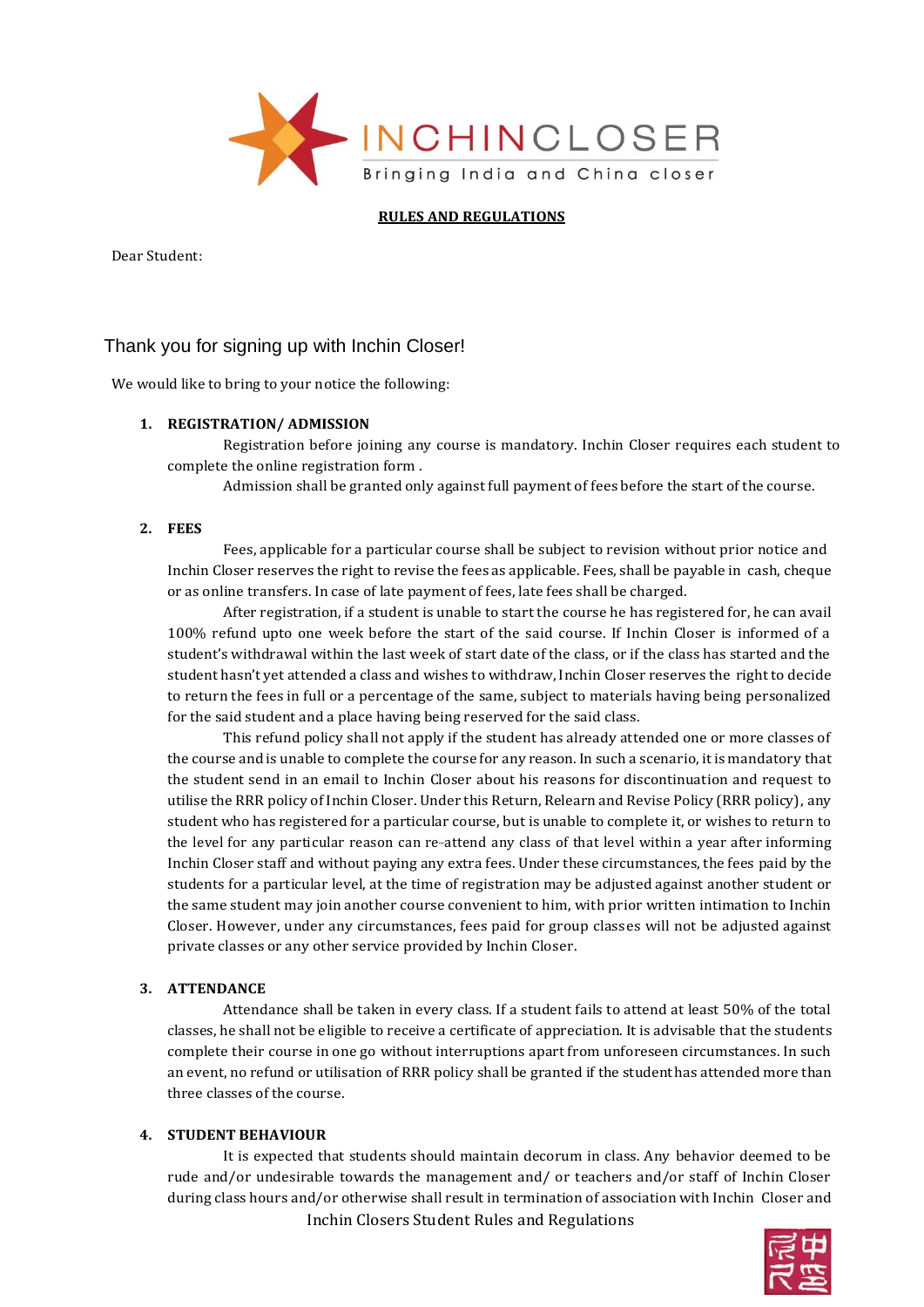may attract stricter measures as deemed fit by the management of Inchin Closer.

Students are not allowed to contact any teacher directly on the phone. Any communication with the teacher beyond class hours shall be through his/her official Inchin Closer email ID.

Students are not allowed to solicit teachers for any work, whether personal or official that does not pertain to Mandarin language taught in the class and correction of homework. For example, translations for work/ official purposes, calls for interpretation or additional requests of any kind will not be tolerated. Inchin Closer does provide these services for a fee and students are urged to approach Inchin Closer directly if they require such additional services. Students may please note that any such solicitation will lead to an automatic termination of the student from the course and in this case there shall be no refund of the fees paid.

Inchin Closer conducts classes in various premises in the city which are rented for the purpose of using the same as a classroom. Any damage caused to these class premises and/or property shall incur additional charge or cost to be borne by the student responsible for the same. Additionally, students are not allowed to utilise the class premises and/or property after class hours. Inchin Closer shall bear no responsibility towards any consequences related to such activities of the students.

## **5. CLASSES**

All Inchin Closer students will be given a unique username and password to access their course material, upload homework and communicate with their fellow classmates and teacher. They are not to share this username and password with anybody else. They are to use this platform solely for the purpose of learning Mandarin. If the student loses / forgets his / her password, they can retrieve / create a new password with the forgot password link or write to Inchin Closer who will issue a new password.

In the event of classes being held online, Inchin Closer shall share a link for the requisite platform with the student. The student shall be required to keep their video on the entire class so that their attendance is ensured. The student will not be permitted to share this link with any other person for any reason.

## 6. **COURSE MATERIAL**

Inchin Closer provides both soft and hard copies of course materials / textbooks/ audio material and links to online material, created by Inchin Closer (the "Course Material") throughout each course offered. **This Course Material is the sole copyright of Inchin Closer.** Attempt to plagiarize the Course Material in whole or part either via physical or digital copying is punishable under Indian law.

Any videos / material shown in class is solely for learning purposes of the student.

Students may not screen record / take screen shots of any material from the class, record classes and/or share proprietary documents with any third party, including uploading on social media.

Students are not permitted to share any of the course material with  $3<sup>rd</sup>$  parties, including the class recordings (in whole or part), the power point presentations shown during the class (in whole or part), any other documents shared during class, whether physical or digital (in whole or part) including any voice notes, recordings or whats-app or other message that may share by an Inchin Closer teacher.

Students shall also not be permitted to take screen shots of any of the course material, class recordings, power point presentations or any other documents shared with any 3rd party.

Any violation of the above will lead to immediate termination of the student's contract with Inchin Closer and the student shall agree that he/ she shall forfeit any fees paid to Inchin Closer. This shall be without prejudice to any other rights which Inchin Closer may have under law.

In event of losing the Course Material, a replacement of the same is required to be purchased

#### Inchin Closers Student Rules and Regulations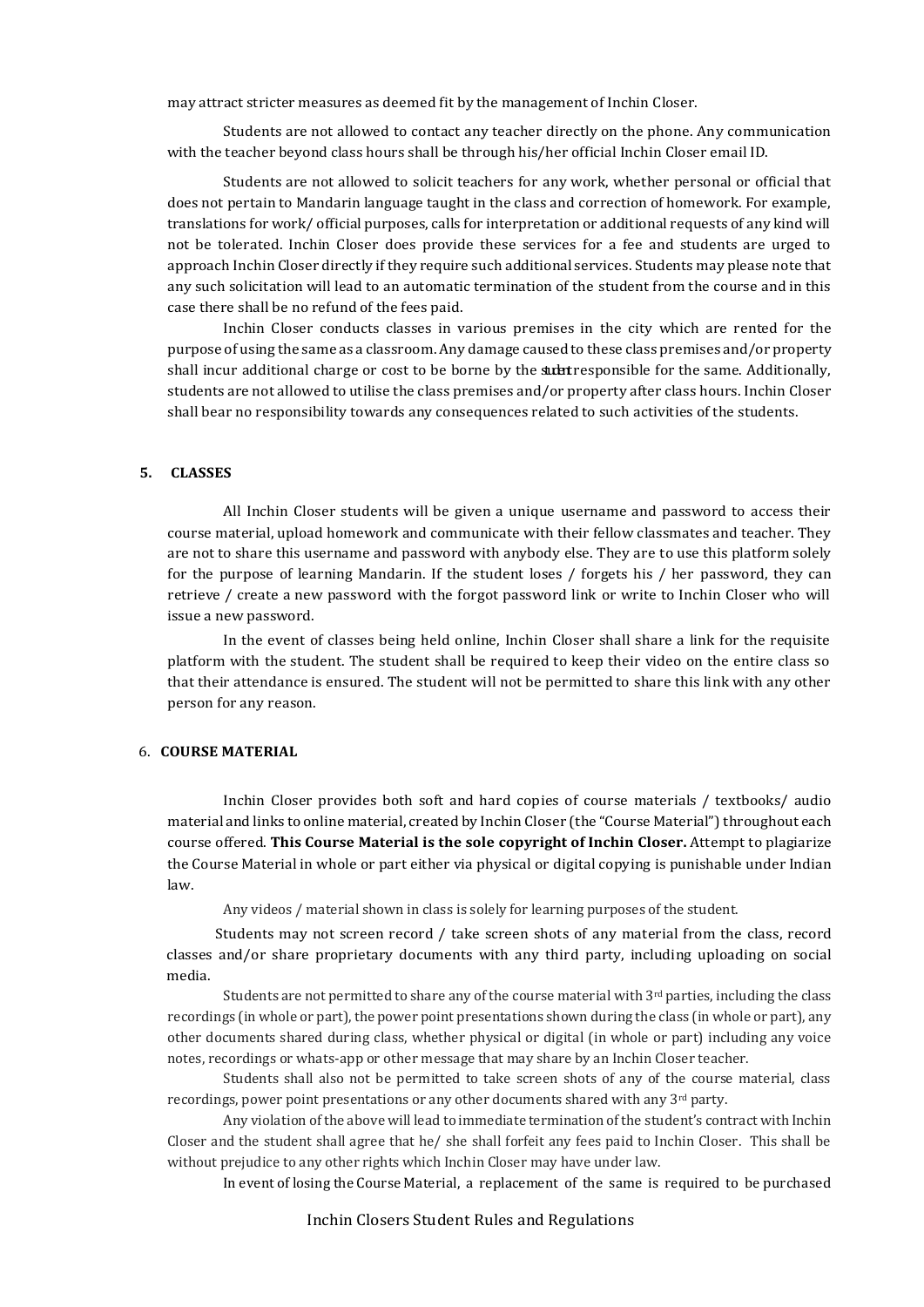at INR 750/-‐ from Inchin Closer.

#### CLASS RECORDINGS

Classes will only be recorded if either Inchin Closer or the teacher is informed of a valid excuse to be absent from class that day. The recording will only be shared with the student who has missed class and will be available for only 7 days from the date of class. The recording will be available for view only and will not be able to be downloaded or stored by the student to view / revise with for any reason. Recordings that are more than 7 days old will automatically be deleted from the system.

**Inchin Closer has the sole right to record any class**. Please note that **all classes will not be recorded**. This is a provision to assist the student who has a genuine reason for missing the class to make up. Dates of the classes are shared with the students beforehand; they are expected to keep these in mind while scheduling other activities / holidays.

If a student cannot attend a particular class & has informed Inchin Closer in advance, then Inchin Closer will record the class and shall allow the student to view the recording on any agreed date.

#### THIRD PARTY TOOLS

Inchin Closer might also request students to sign up and use third party online educational tools such as Quizlet. While students are expected to sign up and join Inchin Closers assigned class on the educational tool, they do not have the permission to amend or edit the data on those tools. These are meant solely to assist towards the students learning. The privacy policy and terms of use of the third-party educational tools will apply to the students.

Inchin Closer cannot guarantee that the third-party content will be free of any malware that may harm your computer, mobile device, or such other device where the content is downloaded, or any files stored on such device. Inchin Closer shall not be held responsible or liable for any harm or damage caused to your device / files due to or related to the use of the third-party content

#### **6. PROFICIENCY/ EXAMINATION/ CERTIFICATION**

At the end of every course, an examination for a certificate shall be held on a predetermined date. Students not taking this examination shall not be eligible to get a certificate. It is mandatory that satisfactory progress be depicted by the students during the examination, without which the certificate will not be awarded. The student shall also not be permitted to sit for the examination if he has not completed payment of the entire fees for the course he has enrolled for.

Inchin Closer does not guarantee that every student will attain the same proficiency in Mandarin. We encourage students to take on extra work for their own benefit and dissuade students from missing too many classes.

Participation in or completion of any course at Inchin Closer does not confer any academic credit to the student. A certificate will be issued by Inchin Closer on the completion of the course, provided that the student has completed the necessary examination.

In case, the student cannot appear for the examination on the predetermined date, the student is eligible to attempt the examination on a further date by writing to Inchin Closer and requesting for another suitable date.

## 7. **EVENTS:**

The same rules for plagiarism, copyright and taking or sharing of course materials and/or screen recordings also apply to all Inchin Closer events and discussions.

Only those that register for the event will be given access to and invited for future Inchin Closer events. The same etiquette and protocol for class i.e. being polite and speaking only when requested to apply for all Inchin Closer events. We also request you to keep your mikes off during the events so not to disturb the speaker and other participants.

Inchin Closers Student Rules and Regulations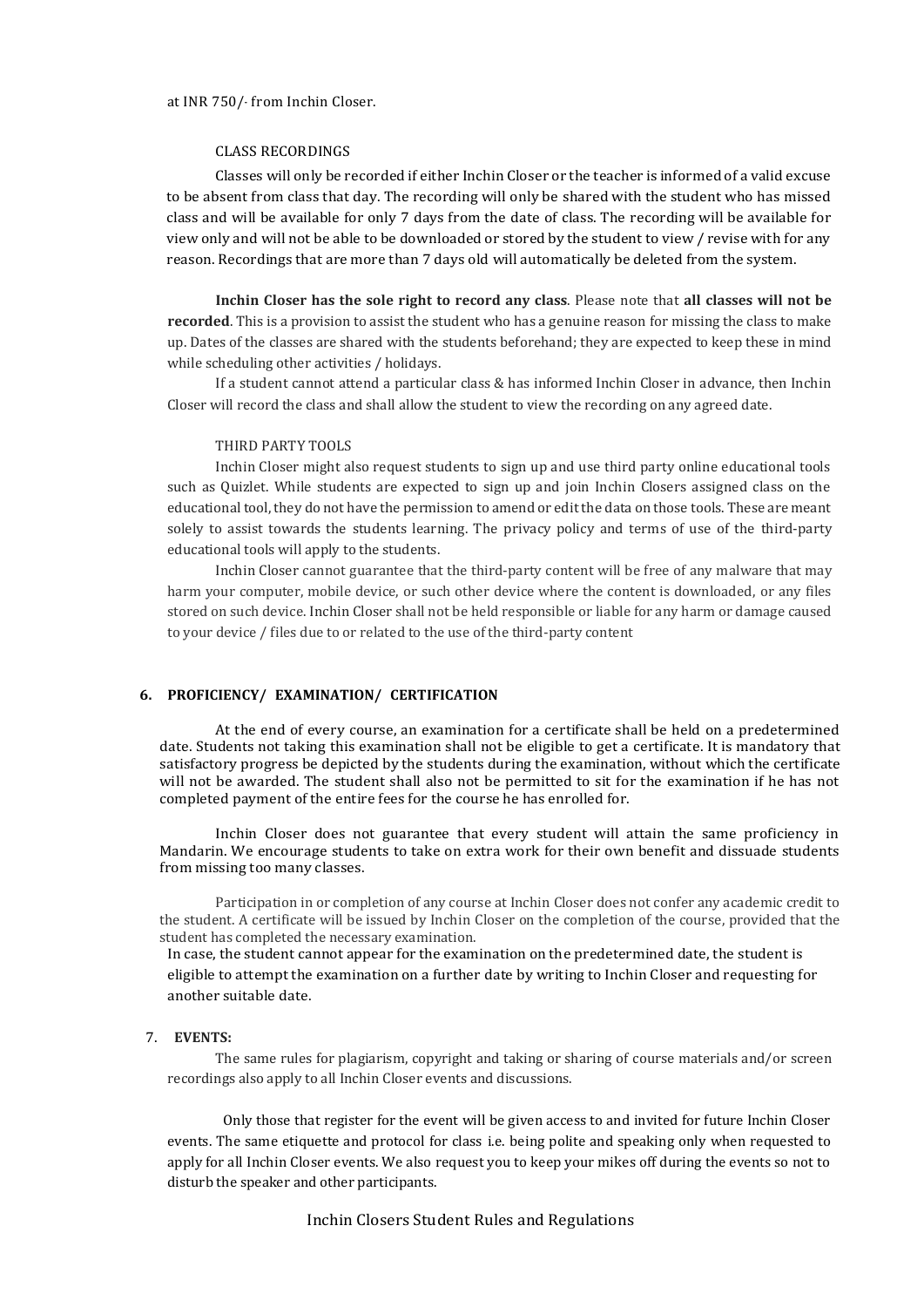#### **8. Inchin Closer App**

Inchin Closer has developed an app called the Inchin app which is available for the student to download and use. The Inchin app is meant to assist the student in their development of Mandarin. The app will also capture student performance data on various skill sets and display them on the learning management system. This will be interpreted by the teacher to personalize and temper class according to each individual student's pace. The student will, on downloading the app, be deemed to have agreed to the privacy policy and terms and conditions of the Inchin app. The privacy policy and the terms and conditions shall apply to the LMS as well.

## **9. PLACEMENTS**

While Inchin Closer encourages students to pursue careers after gaining proficiency in Mandarin, we are primarily an India China Language and Cultural Consultancy. If there is a suitable opportunity available, the students will be informed about the same. However, we do not guarantee a successful placement. Inchin Closer does not promise or bear any responsibility towards job placements of the students after completion of the courses offered.

The student is expected to abide by all rules and regulations of Inchin Closer that are in force or may come into existence during their association with Inchin Closer. The management reserves all rights to vary these rules and regulations from time to time. These rules shall come into force immediately upon posting of the varied rules and regulations on [http://inchincloser.com/. B](http://inchincloser.com/)y continuing your association with Inchin Closer, your acquiescence shall be deemed to such change in the rules and regulations. The decision of the management of Inchin Closer in all matters shall be final. The management and/ or teachers and/or staff of Inchin Closer do not accept any responsibility if there is a violation of these rules and regulations by the students and reserve the right of further admission or termination of association therewith.